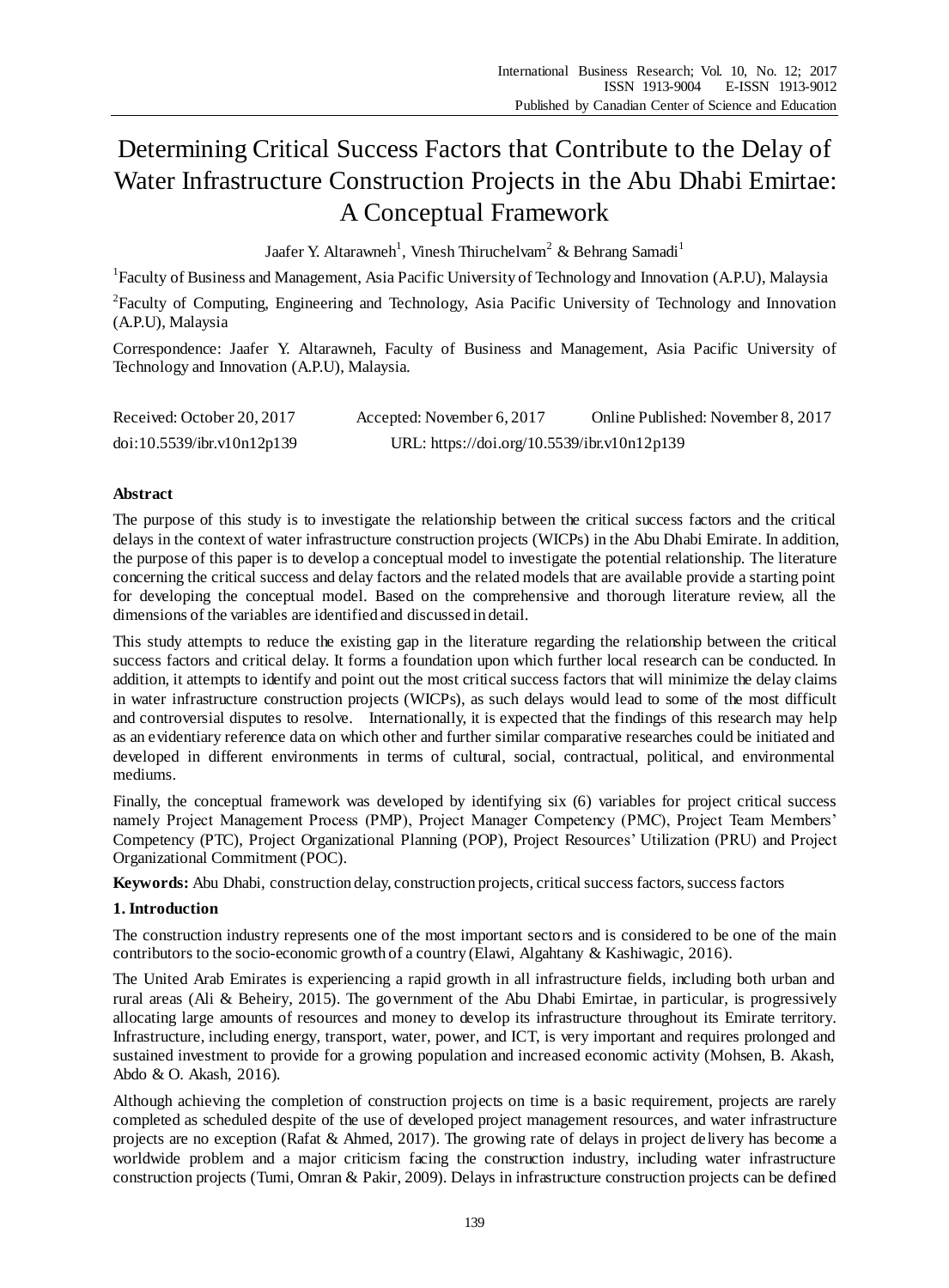as the time overrun either by exceeding the specified completion date in the contract agreement or beyond the date that the construction project main parties agreed upon to deliver (Gunduz, Nielsen & Ozdemir, 2015). Alternatively, delays can be attributed to unexpected uncertainties during the construction phase (Gardezi, S. S., Manarvi, & Gardezi, S. J., 2014). Motaleb and Kishk (2013) correlated risk to delay and highlighted delay implications on project success.

During the last five years and due to the subject's high importance, several studies have investigated the factors that lead to the successful completion of construction projects; particularly those factors that influence construction project success more than others (Iyer & Jha, 2006; Toor & Ogunlana, 2009; Mukhtar, Amirudin, Sofield & Mohamad, 2016; Chou, Irawan & Pham, 2013; Yong & Mustaffa, 2013; Doloi, Sawhney, Iyer & Rentala, 2012; Chen, W., Chen, T., Lu & Liu, 2012; Ahadzie, Proverbs & Olomolaiye, 2008; Amade, Ubani, Omajeh & Njoku, 2015; Gudienėa, Banaitisa, Banaitienėa & Lopesb, 2013; Tabish & Jha, 2012). Rockart (1982) was the first to use the term "critical success factors." The term "critical success factors" or CSFs implies that certain elements significantly contribute to or are crucial to the success of a project (cited in Tsiga, Emes & Smith, 2016). In addition, more attention and focus has been oriented against some special areas or factors that might have a significant impact on project success more than others. "Critical success factors thus are, for any business, the limited number of areas in which results, if they are satisfactory, will ensure competitive performance..." (Rockart, 1982). Since the term was first used, numerous studies have explored CSFs for construction projects (Gunduz & Yahya, 2015; Gudienė, Banaitis, Podvezko & Banaitienė, 2014; Tsiga et al., 2016). Hence, to be able to achieve success on a project, one must start by determining the factors that affect project success and cause project failure (Toor & Ogunlana, 2009).

The purpose of this study is to investigate the effect of critical success factors on the project delay in the Abu Dhabi Emirate water infrastructure construction projects (WICPs).

#### **2. Identification of the Problem**

WICPs perform a significant component of the existing construction industry in the Abu Dhabi Emirate and are subject to the same difficulties that face other sectors in the construction industry in general (Mohsen et al., 2016).

Like other construction sectors, water infrastructure construction projects in the Abu Dhabi Emirate suffer from the chronic problem of project delay, and, during the last two decades, although many water infrastructure projects were started, a high percentage missed the actual contractual completion dates (Gunduz & AbuHassan, 2016).

The fact that the infrastructure water construction industry in the Abu Dhabi Emirate suffers the most to meet deadlines necessitates great attention to determine the critical success factors, and it is motivated this study. This research builds on the previous studies by examining the success and delay factors that have already been identified for the construction industry, in general, and examines the success and delay factors in an integrated and combined form to identify which critical success factors are the most effective in avoiding or preventing specific critical delay factors in the context of WICPs in the Abu Dhabi Emirate.

Based on the past three decades, all the construction concerned bodies in this region have agreed that the construction industry is facing grave issues, such as inefficiency, non-performance, and a lack of delay analysis (Memon & Rahman, 2013). While the importance of the Abu Dhabi Emirate construction sector over the past two decades has witnessed a significant growing level, the lack of finesse within the infrastructure construction supply chain remains a key issue in the industry (Gunduz & Yahya, 2015). There is strong evidence of uncertainties of performance in the Abu Dhabi Emirate construction projects, a trend that is clearly increasing (Gunduz & Yahya, 2015). An understanding of the inherent factors impacting these key performance measures is still considered as being under investigation, at least in the Abu Dhabi Emirate context; hence, the present study spots shed on the analysis of construction projects performance in terms of the timely delivery of water infrastructure construction projects.

With this growing volume, the scheduled performance of the Abu Dhabi Emirate water infrastructure construction sector is certainly an important topic for investigation. While several previous studies have investigated and published the critical success factors affecting the construction project performance and schedule, in particular, most of the studies are area specific (Thi & Swierczek, 2010; Chen et al., 2012; Yong & Mustaffa, 2013; Alzahrani & Emsley, 2013; Gudienė et al., 2014; Mukhtar et al., 2016). In addition, the applicability of such research in the Abu Dhabi Emirate water infrastructure construction context still considered unexplored, and there is a strong demand to figure out the attributes that lead to project success, understand the effect of these attributes, and combine them into factors. Thus, the main objectives of this research are to identify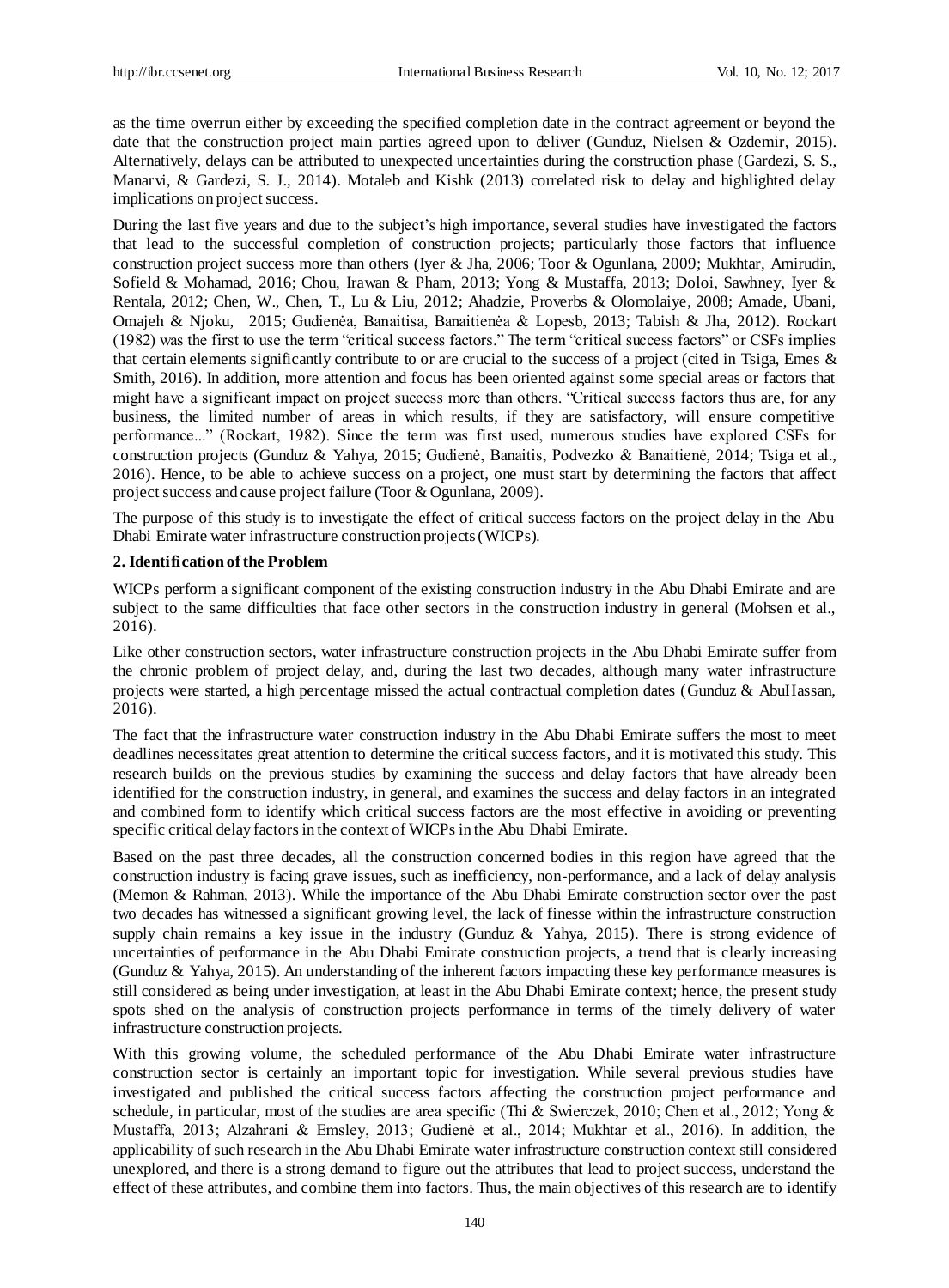the various attributes for construction success, to identify the relationship between these attributes using statistical methods, and to predict the impact of these identified attributes on construction success using a model in the Abu Dhabi Emirate water infrastructure construction sector.

This study is expected to provide organizations involved in WICPs in the Abu Dhabi Emirate with a solid and useful foundation upon which such strategies concerning how to avoid or prevent delays can be established in the future. This study focuses on water infrastructure construction projects in the Abu Dhabi Emirate. Also, it will assess the critical delay factors, and investigate the relationship between the critical success factors and critical delay to develop the performance of the Abu Dhabi Emirate WICPs against delays by identifying the most critical success factors.

#### **3. Justification for the Study**

The study focuses on the effect of the critical success factors on the critical delays in the context of WICPs in the Abu Dhabi Emirate. The main rationale for the selection of this area of research is the role that the water infrastructure construction industry plays in the ongoing development of the Abu Dhabi Emirate in line with its 2030 vision to diversify economic resources through the development of the infrastructure of industrial zones, residential areas, shopping facilities, trading centres, housing compounds, and many others.

For every finished WICP in the Abu Dhabi Emirate, a number of deficiencies or delays have occurred (Ali & Beheiry, 2015), and continue to occur. It has been observed that the delays in WICPs in the Abu Dhabi Emirate have increased considerably in the last ten years and the government, at present, is spending billions of dollars, and it is expected that more money will be invested in this sector. Occasionally, new difficulties develop, and, despite the serious efforts to put into action every success measure, these problems persist (Motaleb & Kishk, 2013). Similar problems are notified in the status of numerous WICPs.

While a body of research exists that recognizes the main reasons behind project delays, and further literature points out a wide range of success factors in the construction industry, in general, and in different countries, no research was found that illustrates the influence of critical success factors on the critical delay in WICPs, and how knowledge of this interplay might facilitate the completion of more successful projects (Mukhtar et al., 2016; Gunduz & AbuHassan, 2016; Amade et al., 2015; Gudienė et al., 2013). This study is also the first of its kind to explore and rank the effect of the critical success factors in a trial to help the project parties involved in WICPs prevent or avoid critical delays.

Mukhtar et al. (2016) and Chen et al. (2012) concluded from the existing empirical studies on the influence of the critical success factors on project performance in terms of delays that targeted the general construction industry in the researcher's country that further investigation in different countries/areas is necessary due to the localized nature of the construction industry. Thus, it is expected that this study will contribute by providing useful information by investigating this issue in different countries and filling the gap related to the specific type of construction industry in developing Arab countries in the Middle East, and, in particular, in the UAE in the Abu Dhabi Emirate.

Furthermore, an important contribution of this research relies on the significance of the selected industry – the water infrastructure industry – due to the significant and critical role of this industry on many levels (Mohsen et al., 2016). Thus, the results of this study will be useful to various stakeholders and make several contributions. For the government, development partners, project managers, consultants, contractors and clients in the water sector, the study will clarify the relationship between CSFs and project delay as an indicator of project performance. Through this, the project participants, including the main players, such as project managers, are expected to adopt appropriate procedures that will enhance project performance in the water sector.

With enhanced project performance in the water sector, it is expected that the study findings will result in value for money, and, hence, reduce the wastage of public funds through a reduction in the delay and associated cost over-runs. Accordingly, this would enable the government to channel saved resources to other sectors of the economy or to start more projects. In addition, the study findings are expected to spur social-economic development in the country through the provision of affordable and sustainable water services to its industries and citizens.

There is limited research concerning the strength of the relationship between the critical factors and the success criteria, and there is even less analysis of the relationship between these factors and the performance of projects in Asia in terms of delay. Key construction project factors need to be identified as successful by consider the level of performance accomplished in a several real projects (Thi & Swierczek, 2010).

The Abu Dhabi Emirate don't have empirical research in this area of study, and this study is the first of its type to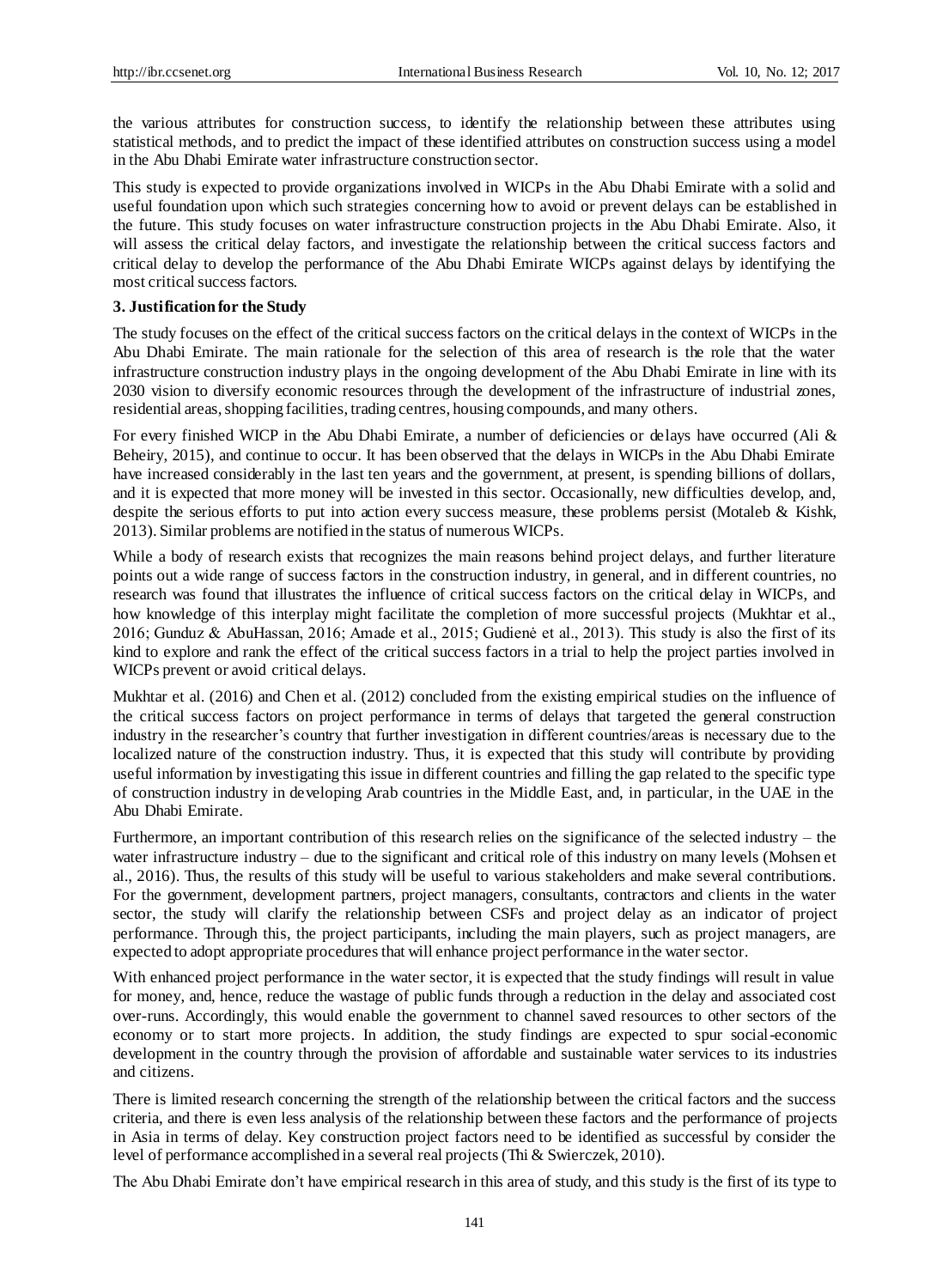check into thoroughly the main success factors for the success of WICPs in the Abu Dhabi Emirate. This research forms a platform upon which further local research can be performed. In addition, it attempts to identify the most critical success factors that will minimize delays in WICPs as such delays lead to some of the most difficult and controversial disputes to resolve. Internationally, it is expected that the findings of this study may help as an evidentiary reference data on which other and further similar studies could be initiated and developed in different environments in terms of cultural, social, contractual, political, and environmental mediums.

## **4. Literature Review**

### *4.1 Most Common Critical Delays*

From the presented literature review and many other studies, five (5) factors were identified as common in different geographical areas and for various types of construction industry (Elawi et al., 2016; Marzouk & El-Rasas, 2014; Gunduz & AbuHassan, 2016; Frimpong, Oluwoyeb & Crawford, 2003; Motaleb & Kishk, 2013; Aziz & Abdel-Hakam, 2016; Durdyev, Omarov & Ismail, 2017; Alzaraa, Kashiwagib, Kashiwagic & Al-Tassand, 2016; Gonzalez, P., Gonzalez, V., Molenaar & Orozco, 2013).

However, due to the similarity in their economic position, weather conditions, cultural mode, and several other issues, the delay attributes shared among the Gulf community countries were given the most weight in selecting the critical delay factors. The selected five delay factors are:

- (1) change in scope, design, and specifications,
- (2) material problems,
- (3) financial difficulties (cash flow),
- (4) poor productivity/non-availability of labour, and
- (5) poor communication and coordination among parties.

# *4.2 Critical Success Factors (CSFs)*

The CSF implies certain elements that significantly contribute to, and are vital to the success of a project (Rockart, 1982). Therefore, to be able to achieve project success, one must start by determining those factors that affect project success and cause project failure (Toor & Ogunlana 2009). This study refers to the six factors – project management process, project manager's competency, project team member's competency, project organizational planning, project resources utilization, and project organizational commitment – that enable project organizations to achieve better performance.

#### 4.2.1 Project Management Process (PMP)

The project management process consists of acceptable level of funding through the project including incentives and motivation (Gudienė et al., 2014). These ensure that construction projects run smoothly (Gudienė et al., 2014). Money and other resources in terms of continuous funding through on time payments until project completion are obviously imperative for the successful completion of projects (Ng, Tang & Palaneeswaran, 2009; Marzouk & El-Rasas, 2014; Gudienė et al., 2013). Proper emphasis on the past experience and qualifications of the awarded contractors through strict prequalification procedures are among the success factors proposed in many textbooks and previous research works (Alzahrani & Emsley, 2013). In addition, a very clear project scope will eliminate any ambiguity in the way the project progresses to achieve the desired outcomes (Jha & Iyer, 2006; Doloi et al., 2012; Gudiene et al., 2013; Ihuah, Tippett & Eaton, 2014; Chan et al., 2004). However, it is highlighted that the need to conduct proper site investigation prior to establishing the scope would play a critical role in determining the most fit scope of work (Ihuah, Tippett & Eaton, 2014; Ng, Wong, Y. & Wong, J., 2012).

Proposition 1. PMP has a significant effect on critical delay.

## 4.2.2 Project Manager Competency (PMC)

Project managers (PMs) are the key people in the projects (Tabish & Jha, 2012). They show multi-dimensional skills and capacities including interpersonal, technical, and administrative skills (Fortune & White, 2006; Gudiene et al., 2013; Ihuah et al., 2014). The most important element is that PMs understand clearly their function as project leaders; clearly defining their magnitude level of involvement, and the authority and control, they practice over personnel. According to several researchers (Gudiene et al., 2013; Nguyen, Ogunlana & Lan, 2004; Tabish & Jha, 2012; Toor & Ogunlana, 2009), the main competency fields of the project manager are capability in terms of the proper technical background that encourages respect from team players, technical experience, coordinating, mutual trust and understanding, and decision-making effectiveness.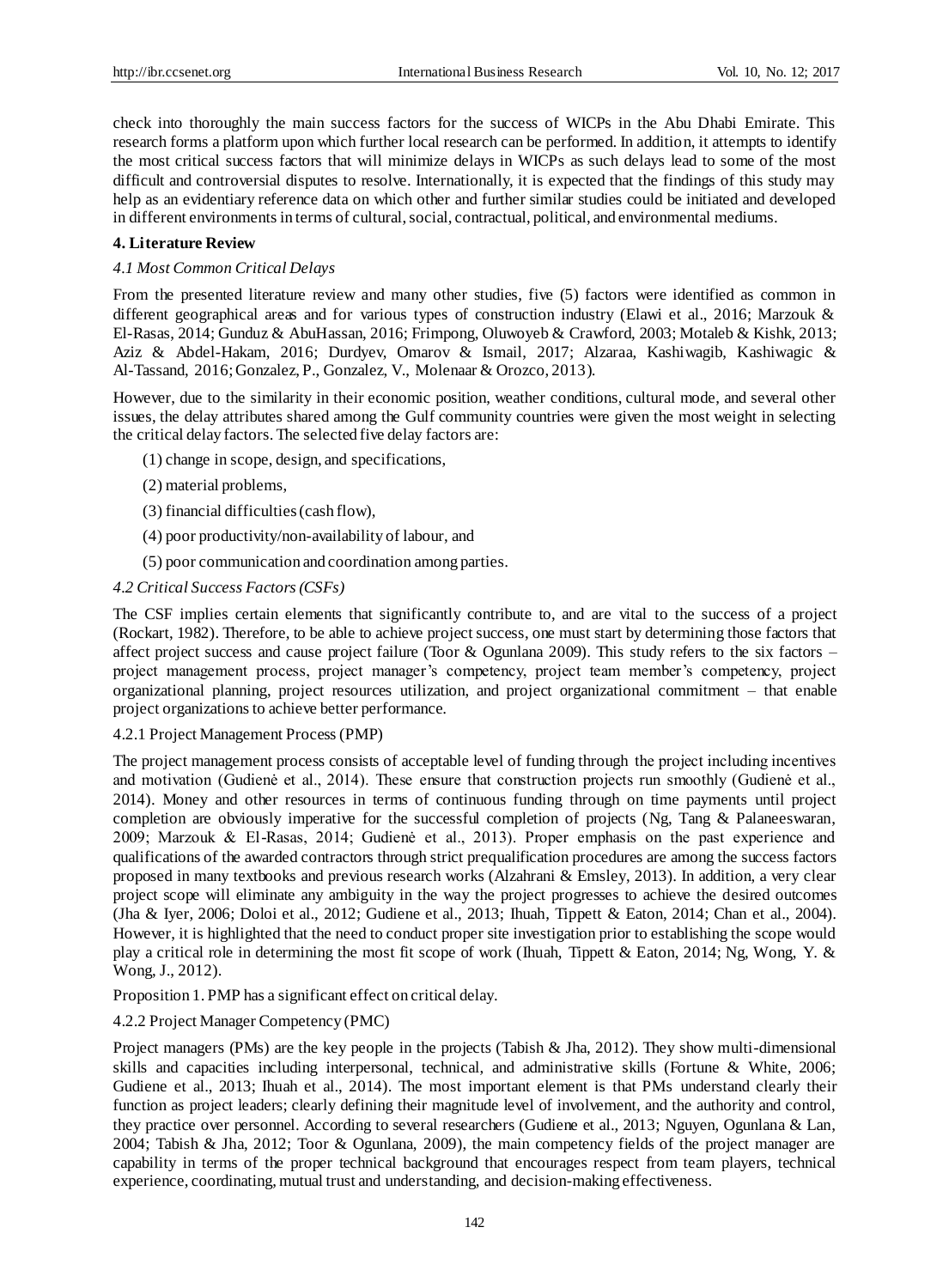Proposition 2. PMC has a significant effect on critical delay.

4.2.3 Project Team Members' Competency (PTC)

Several researchers highlighted the capabilities that members possess in general, including capacities and experience, hold on appropriate interpersonal skills, coordination skills and a good working relationship with the owner, the project team members (PTM) and the stakeholders, and maintain a healthy work attitude (P.C.Chan, Scott & P.L.Chan, 2004; Gudiene et al., 2013; Ihuah et al., 2014; Jha & Iyer, 2006; Tabish & Jha, 2012; Yang, Huang & Wu, 2011). Furthermore, Famakin et al. (2012) and Gudienė et al. (2013) pointed out PTMs responsibilities for organizing, appointing and illustrating the responsibilities of the project resources. Also, according to Toor and Ogunlana (2009), monitoring the achievements, classifying problems, communicating the status of interfaces to participants, and initiating and co-coordinating remedy action come under the responsibilities of PTMs. Toor and Ogunlana (2009) and Gudienė et al (2014) opined that project team members capabilities include make effective decisions, and convince the project participants to cooperate with each other guided by the proper troubleshooting of project related issues (Toor & Ogunlana, 2009; Ismail, Yusuwan & Baharuddin, 2012;Gudienė et al., 2014).

Proposition 3. PTC has a significant effect on critical delay.

# 4.2.4 Project Organizational Planning (POP)

From the literature, the factors relating to the project organization planning include top management decisions and support, delegation and allocation of authority and responsibility, effective well-established information and communication routines, effective budget controlling, and adequate management of resources (Ng et al., 2009; Gudienė et al., 2013; Alzahrani & Emsley, 2013). Thi and Swierczek (2010) remarked that one of the significant critical factors for the successful completion of projects is top management support. Support is usually strongest if there is proper delegation and allocation of authority and responsibility (Thi & Swierczek, 2010; Chen et al., 2012). Top management support depends on the effective communication channels in which the information flow facilitates the provision of the proper resources under the umbrella of effective budget controlling measures (Ogwueleka, 2011; Chen et al., 2012).

Proposition 4. POP has a significant effect on critical delay.

# 4.2.5 Project Resources' Utilization (PRU)

This factor includes the utilization of up-to-date technology, ensuring and controlling the quality of all the activities of the construction works, adequate resources and proper allocation resources, and awarding bids to the right designer/contractor (Ng et al., 2009). Construction projects need particular types of technology; however, selecting the proper technology may be problematic, especially when there is no right allocation of resources (Fortune & White, 2006; Chan et al., 2004). A serious challenge to the construction industry in developing countries, due to the lack of transparency, is their inability to adopt or adapt established best practices in terms of the quality standards and prequalification programmes (Babatunde, Olusegun & Akinsiku, 2012; Abdul-Aziz & Kassim, 2011; Ng et al., 2009; Ling & Bui, 2010; Gudienė et al., 2013;Yong & Mustaffa, 2013; Gudienė et al., 2014).

Proposition 5. PRU has a significant effect on critical delay.

# 4.2.6 Project Organizational Commitment (POC)

Commitment is broadly considered to be an important factor for the success of projects. It is a critical sign that all the project members and people involved are strongly interested in the project (Chan et al., 2004; Tabish & Jha, 2012; Yang et al., 2012; Yong & Mustaffa, 2013). Some researchers highlighted the role of the participants to understand, and how dedicated and strongly committed to achieve, maintain and fulfil the project goals (Jha & Iyer, 2006; Tabish & Jha, 2012). Other researchers remarked the participants' commitment to the concept of project planning and control, and how to be able to put the concept into practice (Jha & Iyer, 2006; Thi & Swierczek, 2010). Furthermore, they highlighted the importance of project participants understanding of the project management process, its purpose and value, and be committed to the necessary procedures (Jha & Iyer, 2006; Thi & Swierczek, 2010).

According to some researchers, commitment factor is made up of owner commitment to the approval and payment method, commitment to the goals/objectives, commitment to the quality standards and owner's standards, commitment to safety, and the prevention of accidents and hazards, and commitment to zero variation orders (Gudienė et al., 2014; Chen et al., 2012; Doloi et al., 2012; Alzahrani & Emsley, 2013; Cserháti & Szabó, 2014).

Proposition 6. POC has a significant effect on critical delay.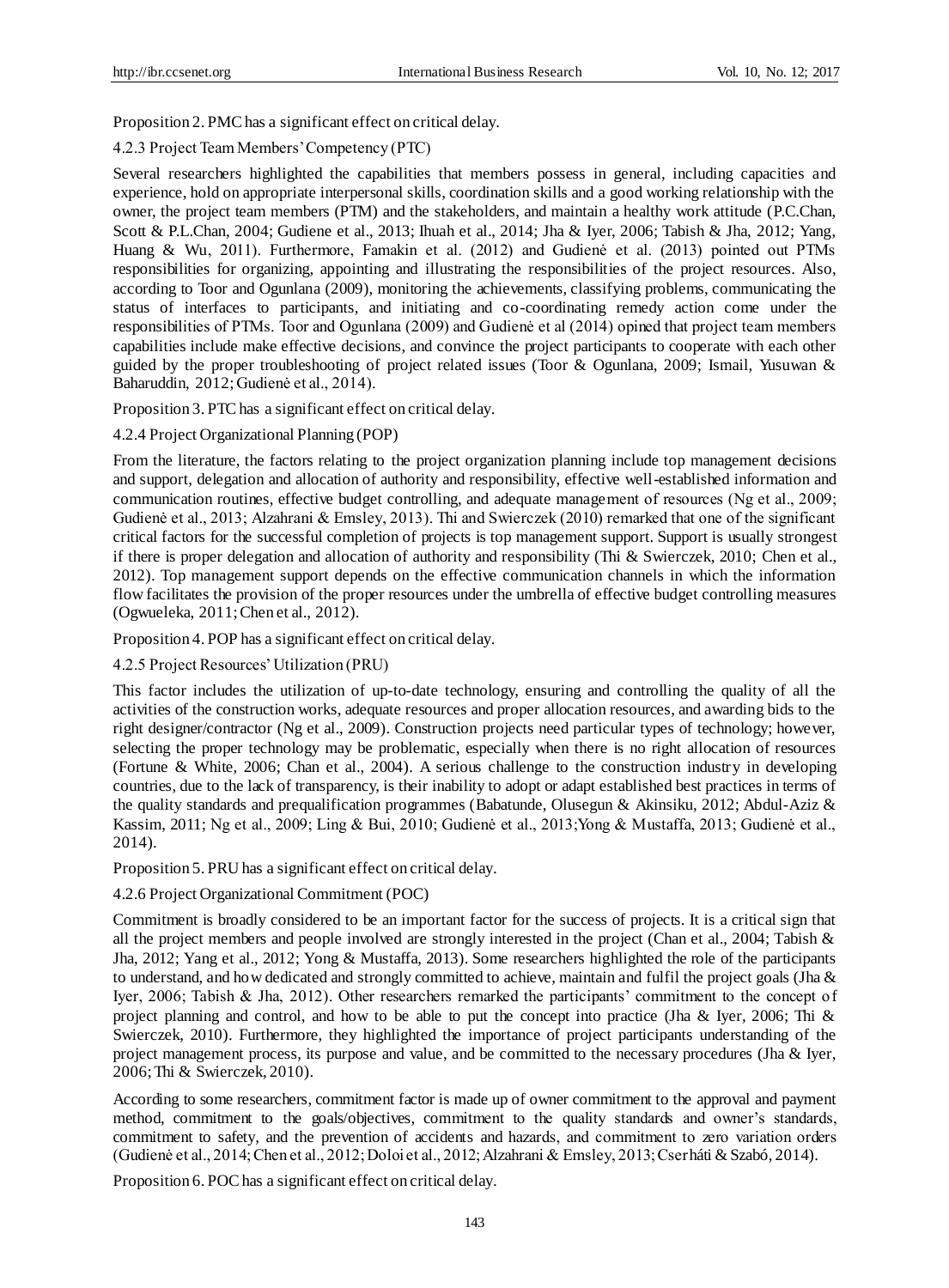#### **5. Conceptual Framework**

Understanding the significance and importance of each success factor will facilitate the formulation of CSFs for WICPs in the Abu Dhabi Emirate. Therefore, a consolidated framework of critical success factors has been suggested based on the analysis of the review. After a review of the relevant literature and the formulation of the conceptual research framework, the conceptual model was developed which shows the relationships among the variables.

The model of hypothesized relationships between the critical success factors and critical delay in WICPs in the Abu Dhabi Emirate is presented diagrammatically in Figure 1. The six factors appear in the model depict the exogenous variables (independent variables), while the critical delay is the endogenous variable (dependent variable). In each of the relationships, a line has been drawn with a single arrowhead starting from each of the factors pointing towards the critical delay, which indicates a direct positive association. The effect of each group with common interest is estimated by the parameters linking a critical success factor and critical delay (P1–P6), which displays the amount of change in the endogenous variable as a result of a unit change in the exogenous variable (Kline, 2011). For instance, the project management process (PMP) is hypothesized to have an effect on the critical delay. Thus, an arrow starts from the project management process (PMP) factor to the critical delay. In the same manner the other five factors – project manager's competency (PMC), project team members' competency (PTC), project organizational planning (POP), project resources' utilization (PRU) and project organizational commitment (POC) – are hypothesized to have an effect on the critical delay.



Figure 1. Conceptual framework

# **6. Discussion**

The problems facing the construction industry have a negative impact on construction projects, in general, and, ultimately, affect the economy as a whole (Motaleb & Kishk, 2013). Hence, this research investigates these problems in the context of water infrastructure projects in the Abu Dhabi Emirate in order to highlight the importance of the success factors that could avoid or eradicate the delay factors that affect WICPs in the Abu Dhabi Emirate. The research proposes that simply applying critical success factors or taking the necessary precautions might not be enough to enable the partners in the Abu Dhabi Emirate water infrastructure construction projects to avoid or prevent critical delay factors mainly during the construction. Further research to investigate the interrelationship between critical success and the critical delay factors will help the concerned bodies in the Abu Dhabi Emirate water infrastructure construction projects, including the developers, contractors, and consultants, to determine which factors would deserve high attention and accordingly provide the most effective measures to avoid or prevent critical delay.

#### **7. Conclusion**

The main goal of this research is to improve the efficiency of WICPs in the Abu Dhabi Emirate by preventing or avoiding delays and enhancing the success in the delivery of WICPs by investigating the effect of the critical success factors on critical delays. This research develops a conceptual framework to investigate the relationship between CSFs and critical delay from the perception of the main participants of WICPs.

This study makes effort to reduce the existing gap in the literature regarding the relationship between the critical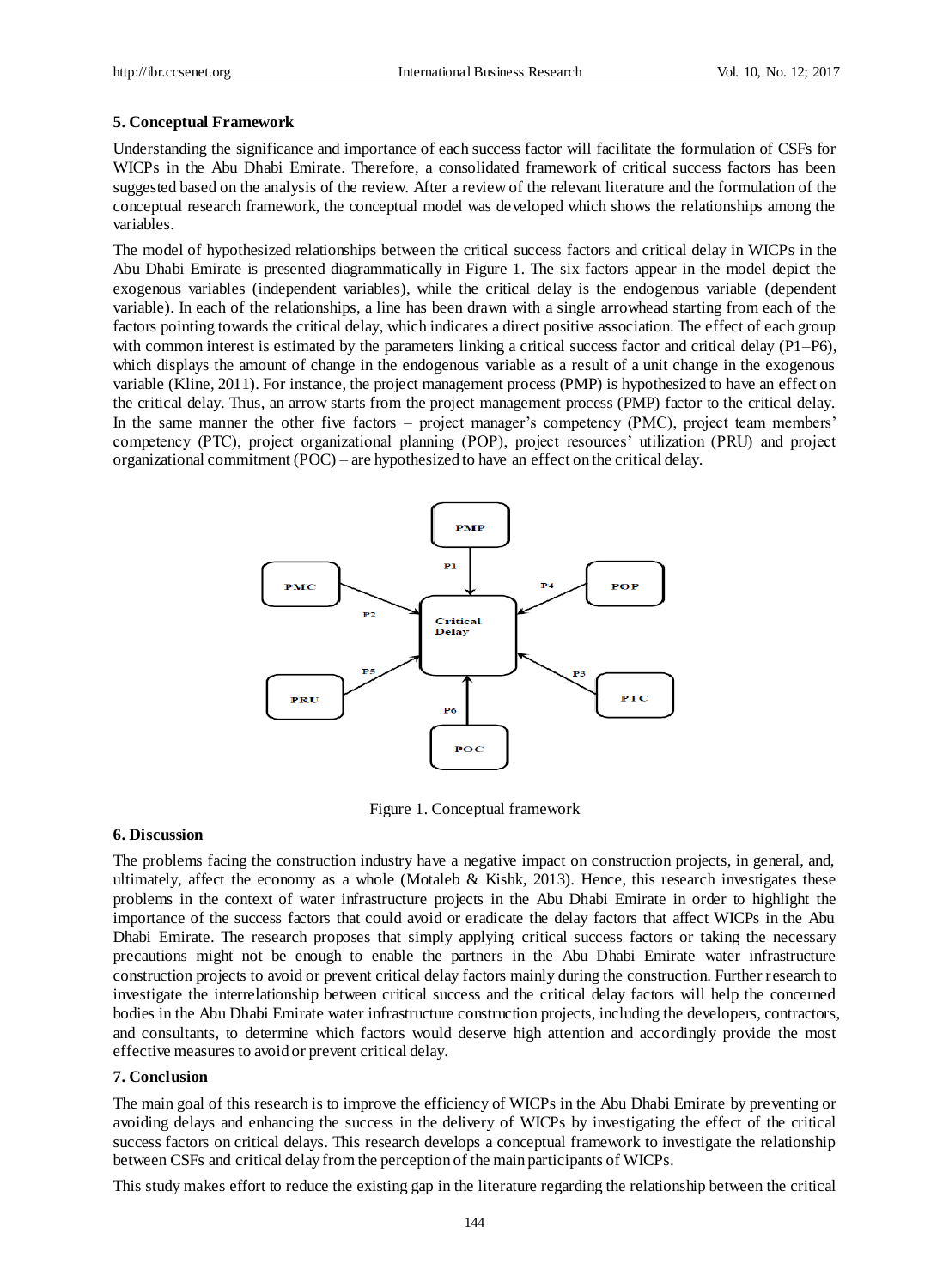success factors and critical delay. It establishes a solid ground upon which further future local study can be administered. In addition, it attempts to determine the most critical success factors that will minimize the claims for delay in WICPs, as delays would lead to some of the most difficult and controversial disputes to resolve.

### **References**

- Abdul-Aziz, A., & Kassim, P. (2011). Objectives, success and failure factors of housing public private partnerships in Malaysia. *Habitat international*, *35,* 150-157. https://doi.org/10.1016/j.habitatint.2010.06.005
- Aftab, H. M., & Ismail, A. R. (2013). Analysis of Cost Overrun Factors for Small Scale Construction Projects in Malaysia Using PLS-SEM Method. *Modern Applied Science*, *7*(8).
- Ahadzie, D. K., Proverbs, D. G., & Olomolaiye, P. O. (2008). Critical success criteria for mass house building projects in developing countries. *International Journal of Project Management*, *26,* 675-687. https://doi.org/10.1016/j.ijproman.2007.09.006
- Albert, P. C. C., David, S., & Ada, P. L. C. (2004). Factors affecting the success of construction project through a conceptual framework. *Journal of Const: Engg: and management, 130,* 150-155.
- Alzahrani, J., & Emsley, M. (2013). The impact of contractors' attributes on construction project success: A post construction evaluation. *International Journal of Project Management*, *31,* 313-322. https://doi.org/10.1016/j.ijproman.2012.06.006
- Amaka, O. (2011). The critical success factors influencing project performance in Nigeria. *International Journal of Management Science and Engineering Management*, *6*(5), 343-349.
- Benedict, A., Emmanuel, C. U., Enoch, O. M. O., & Uchenna, A. P. N. (2015). Critical Success Factors for Public Sector Construction Project Delivery: A Case of Owerri, Imo State. *International Journal of Research in Management, Science & Technology, 3*(1).(E-ISSN: 2321-3264).
- Cao, H. T., &Fredric, W. S. (2010). Critical success factors in project management: implication from Vietnam. *Asia Pacific Business Review, 16*(4), 567-589. https://doi.org/10.1080/13602380903322957
- Chou, J., Irawan, N., & Pham, A. (2013). Project management knowledge of construction professionals: cross-country study of effects on project success. *Journal of construction engineering and management*, 0733-9364. https://doi.org/10.1061/(ASCE)CO.1943-7862.0000766
- Cserháti, G., & Szabó, L. (2014). The relationship between success criteria and success factors in organisational event projects. *International Journal of Project Management*, *32,* 613-624. https://doi.org/10.1016/j.ijproman.2013.08.008
- Famakin, Aje, I. O., & Ogunsemi, D. R. (2012). Assessment of success factors for joint venture construction projects in Nigeria. *Journal of Financial Management of Property and Construction*, *17*(2), 153-165. https://doi.org/10.1108/13664381211246606
- Farhan, R., & Riaz, A. (2017). Empirical Study on Causes of Project Delays. *World Academy of Science, Engineering and Technology*, *11*(1), 2017. Retrieved from http://scholar.waset.org/1307-6892/10006253
- Fortune, J., & White, D. (2006). Framing of project critical success factors by a systems model. *International Journal of Project Management*, *24,* 53-65. https://doi.org/10.1016/j.ijproman.2005.07.004
- Gardezi, S. S. S., Manarvi, I. A., & Gardezi, S. J. S. (2014). Time Extension Factors in Construction Industry of Pakistan. *Procedia Engineering*, *77,* 196-204. https://doi.org/10.1016/j.proeng.2014.07.022
- Ghazi, S. A. E., Mohammed, A., & Dean, K. (2016). Owners' perspective of factors contributing to project delay: case studies of road and bridge projects in Saudi Arabia. *International Conference on Sustainable Design, Engineering and Construction, Procedia Engineering, 145,* 1402-1409. https://doi.org/10.1016/j.proeng.2016.04.176
- Gonzalez, P., Gonzalez, V., Molenaar, K., & Orozco, F. (2013). Analysis of Causes of Delay and Time Performance in Construction Projects: *Journal of Construction Engineering and Management*, ASCE, 04013027, 1-9.
- Gunduz, M., Nielsen, Y., & Ozdemir, M. (2015). Fuzzy assessment model to estimate the probability of delay in Turkish construction projects. *Journal of Management in Engineering*, *31*(4), 04014055. https://doi.org/10.1061/(ASCE)ME.1943-5479.0000261
- Hemanta, D., Anil, S., & Iyer, K. C. (2012). Structural equation model for investigating factors affecting delay in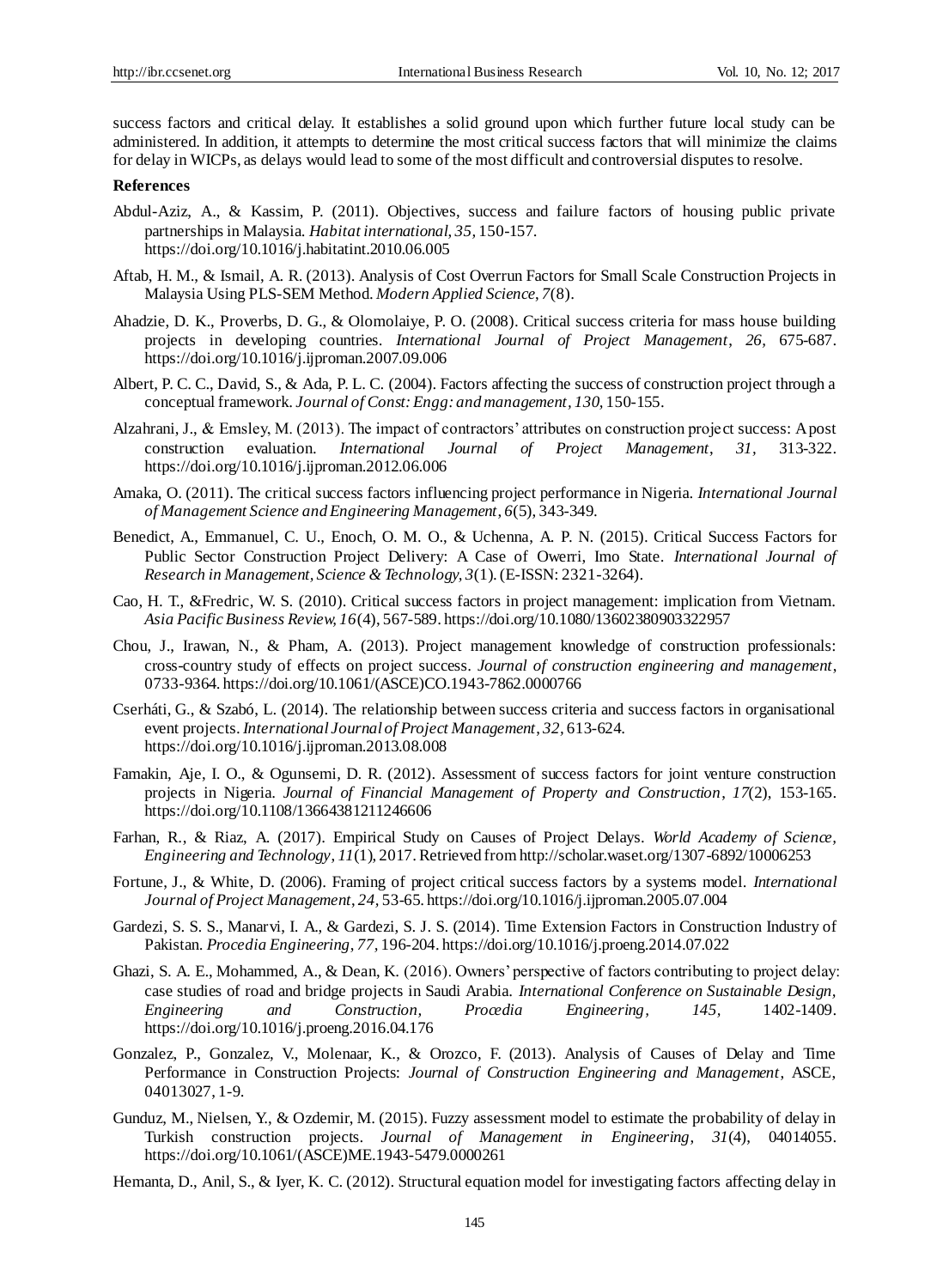Indian construction projects. *Construction Management and Economics*, *30*(10), 869-884. https://doi.org/10.1080/01446193.2012.717705

- Ihuah, P., Tippett, W., & Eaton, D. (2014). A review of critical project management success factors (CPMSF) for sustainable social housing in Nigeria. *International journal of sustainable built environment*, *3,* 62-71. https://doi.org/10.1016/j.ijsbe.2014.08.001
- Ismail, F., Yusuwan, N., & Baharuddin, H. (2012). Management Factors for Successful IBS Projects Implementation. Planning and Surveying, University Technology in Malaysia. *ASIA Pacific international conference on environment-behaviour studies Mercure Le Sphinx Cairo hotel, Giza, Egypt, 31 October 2 November 2012. Procedia Social and Behavioral Sciences*: *Malaysia, 68,* 99-107. https://doi.org/10.1016/j.sbspro.2012.12.210
- Iyer, K., & Jha, K. (2006). Critical factors affecting schedule performance: evidence from Indian construction projects. *Journal of construction engineering and management*, *132*(8), 871-881. https://doi.org/10.1061/(ASCE)0733-9364(2006)132:8(871)
- Kline, R. B. (2011). Principles and practice of structural equation modeling , 3rd edition. Guilford Press, New York
- Ling, F., & Bui, T. (2010). Factors affecting construction project outcomes: case study of Vietnam. *Journal of professional issues in engineering education and practice*, *136*(3), 148-155. https://doi.org/10.1061/(ASCE)EI.1943-5541.0000013
- Majed, A., Jacob, K., Dean, K., & Abdulrahman, A. T. (2016). Using PIPS to minimize causes of delay in Saudi Arabian construction projects: university case study. *International Conference on Sustainable Design, Engineering and Construction. Procedia Engineering, 145,* 932-939. https://doi.org/10.1016/j.proeng.2016.04.121
- Mohamed, A., & Salwa, B. (2015). The Applicability Of Just-In-Time In United Arab Emirates Construction Projects. *Journal of Emerging Trends in Engineering and Applied Sciences,*(ISSN: 2141-7016), 120-128.
- Mohamed, M. M., & Tarek, I. E. (2014). Analyzing delay causes in Egyptian construction. *Journal of Advanced Research*, *5,* 49-55. https://doi.org/10.1016/j.jare.2012.11.005
- MOTALEB, O., & KISHK, M. (2013). An investigation into the risk of construction project delays in the UAE. *International Journal of Information Technology Project Management*, *4*(3), 50-65. https://doi.org/10.4018/jitpm.2013070104
- Mousa, S., Mohsen, B. A., Ahmed, A. A., & Omar, A. (2016). Energy Options for Water Desalination in UAE. *The 6th International Conference on Sustainable Energy Information Technology (SEIT 2016). Procedia Computer Science, 83,* 894-901.
- Murat, G., & Ahmad, M. A. Y. (2015). Analysis of project success factors in construction industry. *Technological and Economic Development of Economy*.
- Murat, G., & Mohanad, H. A. A. (2016). Causes of delay in Qatar construction project. *International Journal of Civil, Environmental, Structural, Construction and Architectural Engineering, 10*(4). Retrieved from http://scholar.waset.org/1307-6892/10004362
- Musa, M. M., Roslan, B. A., Trevor, S., & Ismail, B. M. (2016). Critical success factors for public housing projects in developing countries: a case study of Nigeria. *Environ Dev Sustain*.
- Neringa, G., Audrius, B., Nerija, B., & Jorge, L. (2013). Development of a Conceptual Critical Success Factors Model for Construction Projects: a Case of Lithuania. *Procedia Engineering, 57,* 392-397. https://doi.org/10.1016/j.proeng.2013.04.051
- Neringa, G., Audrius, B., Valentinas, P., & Nerija, B. (2014). Identification and evaluation of the critical success factors for construction projects in Lithuania: AHP approach. *Journal of Civil Engineering and Management*, *20*(3), 350-359. https://doi.org/10.3846/13923730.2014.914082
- Ng, S., Tang, Z., & Palaneeswaran, E. (2009). Factors contributing to the success of equipment intensive subcontractors in construction. *International journal of project management*, *27,* 736-744. https://doi.org/10.1016/j.ijproman.2008.09.006
- Ng, S., Wong, Y., & Wong, J. (2012). Factors influencing the success of PPP at feasibility phase: a tripartite comparison study in Hong Kong. *Journal of habitat international*, *36,* 423-432. https://doi.org/10.1016/j.habitatint.2012.02.002